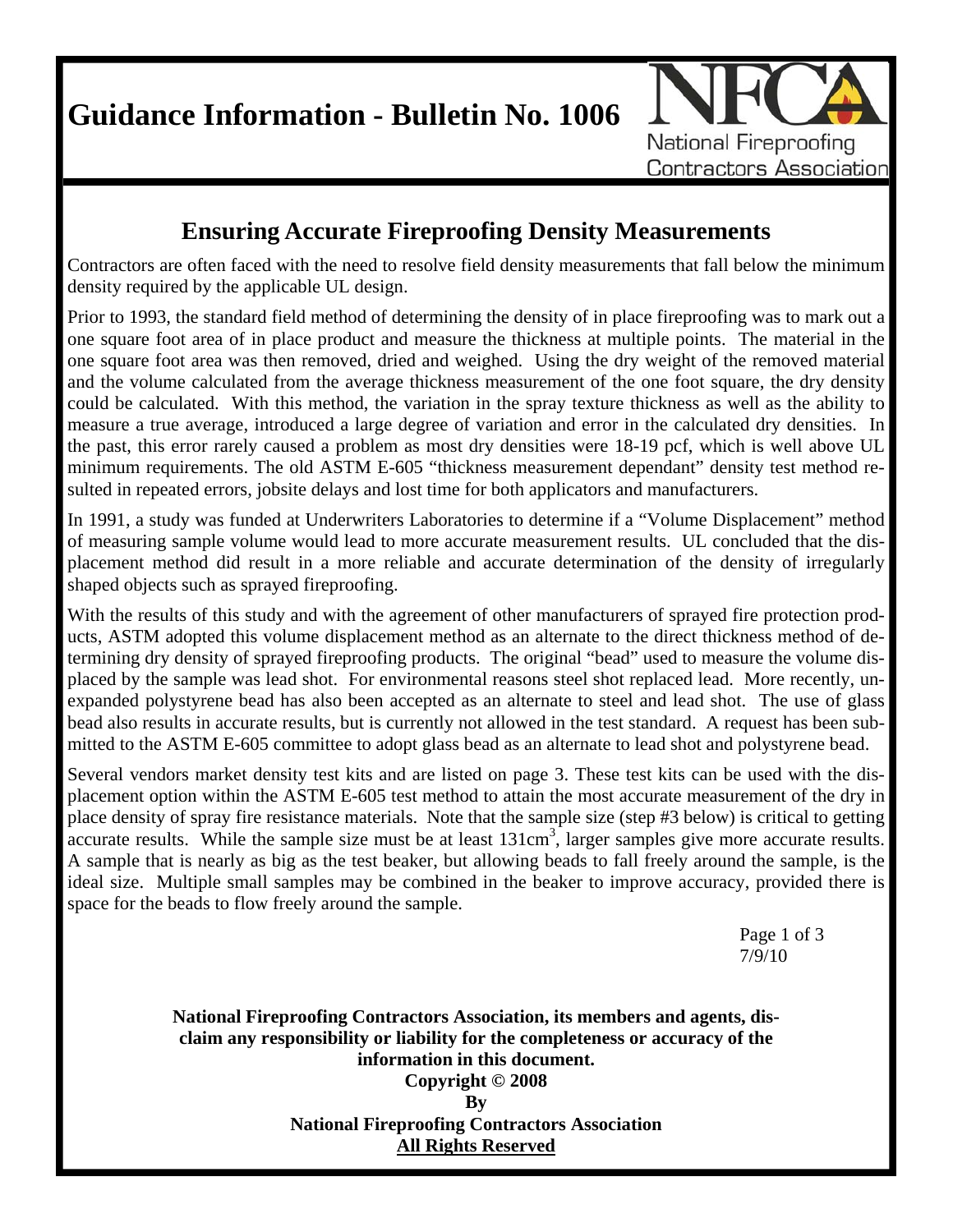# **Guidance Information - Bulletin No. 1006**



Due to the inaccuracy of the direct thickness measurement method, a request has been submitted to the ASTM E-605 committee to adopt the displacement method as the preferred standard with consideration to possibly eliminate the direct thickness method from the standard.

Where low densities are reported by third party testing agencies, manufacturers continue to work with the testing agency and applicator to demonstrate and train to this displacement method. Virtually all field density issues are resolved when this method is introduced.

Following is a written procedure to determine the SFRM density using the volume displacement procedure. View a proper inspection and testing procedure on the NFCA web site at www.nfca-online.org under the "ICC Inspector" section.

 Page 2 of 3 7/9/10